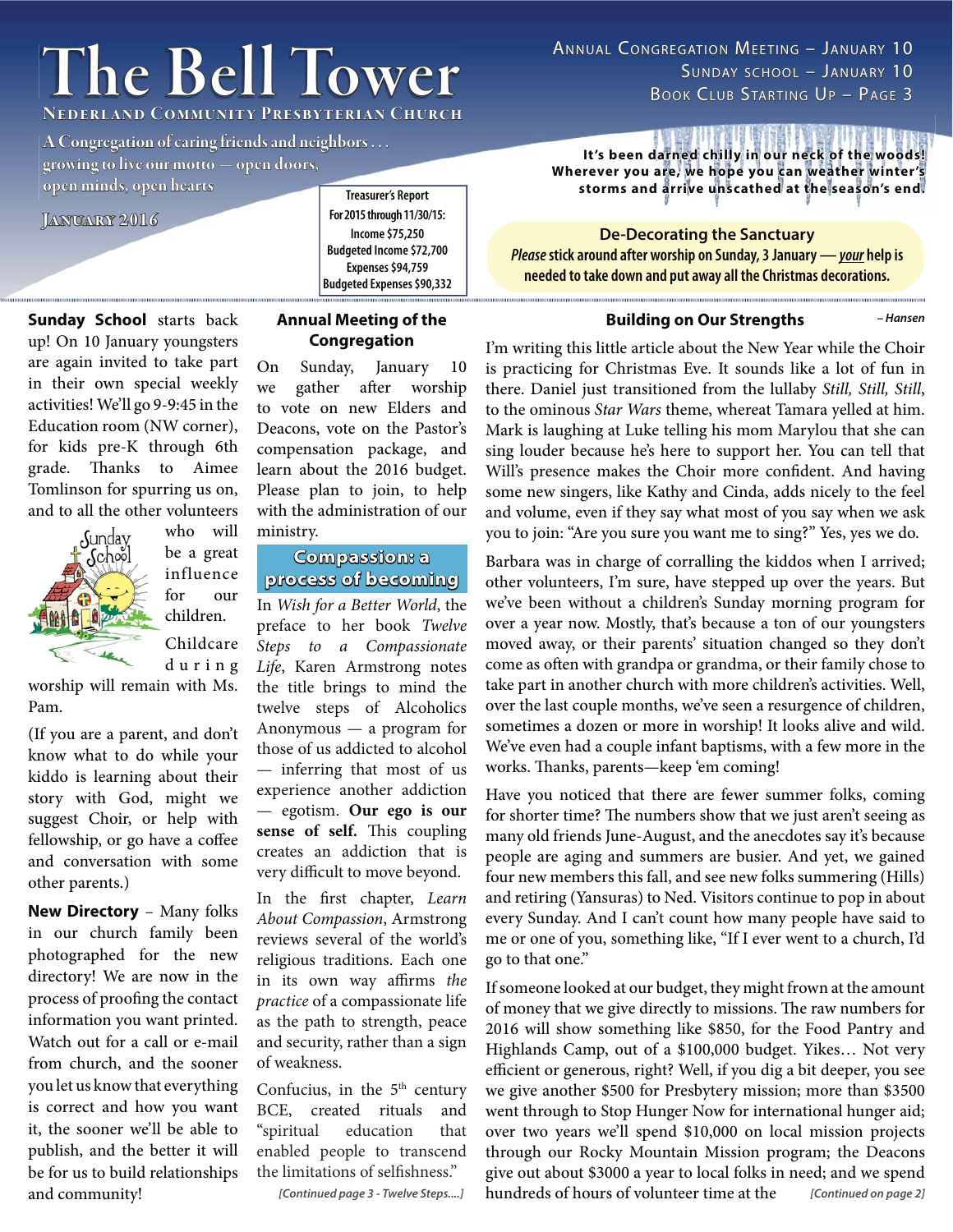Food Pantry and the Summer Socks and Sandwiches ministry to the homeless campers, not to mention the day-to-day outreach that the building supports for Boy Scouts or for people in trouble to stop by to talk or get a blanket. So, that's really more like \$13,000 a year in mission, along with a strong community presence, which is pretty darn good for our little community!

For years America has seen the rise of the "Nones", people who are disassociated from Religion, many of whom (but not all) don't believe in any sort of God. More recently, religious sociologists have pointed to a group of "Dones", people who identify comfortably with Christianity or faith, but are, without any doubt, done with church. A pastor friend of mine who runs a popular blog recently coined the term "Ones", to describe church people who take part in one and only one aspect of their congregation's ministry, such as just worship or just youth group or just helping with a mission program. I'm not sure which of those three groups is the most dangerous for the future of the Church universal. But I do know that, with a quick scan of our year-round members and friends, about 60% of our most active folks have participated in Choir, book club, Bible Study, Youth Group, mission work, congregational leadership, men's or women's group, or some other program at the church. My pastor/blogger friend set a three-year goal to get half of his big Portland church out of the Ones, so we must be doing at least ok.

We have a lot to work on, but I think we have some real **strengths to build on.**

For instance, after nearly a decade with a pastor who was excellent at music, and now with a pastor who has, ahem, other gifts, Emily has done a huge job to hold us together. Hers is about the biggest volunteer job someone could take on at a church, and maybe it's been unfair to expect her up there every Sunday with the guitar, picking music, guiding the singers and the are-you-sure-you-wantme-to-sing-ers. Yet, she's been a trooper, one of the most loyal folks you could ask for, here every week even if she doesn't have a clue whether there will be enough of a Choir to sing; and with that, she's put together some really powerful pieces. So,

as she rolls off of her three year term on Session, we are going to **build on that strength**, to pursue hiring someone to become the Director of Music Ministries. Thanks, Emily and Daniel and our Choir regulars for bringing us to this point, so that music can continue to be a prayer to draw people closer to God!

And, now that we have a pile of children running around, we are going to **build on that strength** with the return of Sunday School. Aimee (not Amy or the other Amy) has gathered a team of teachers, although I'm sure she could use more people willing to give an hour before worship.

**"If I ever went to a church, I'd go to that one." . . . more like \$13,000 a year in mission . . . a strong community presence . . .** *pretty darn good for our little community!*

We've always been a welcoming, open church. And we are going to continue to **build on that strength** by being visible in the community, not only in outreach, but in spreading a message of peaceful, loving, humble faith. All of us live it out in flawed ways, but I like to think that makes us real, not hypocritical. So, if we keep this place feeling like a home, more visitors will become familiar faces, and as our diversity grows, we'll all get a little closer to the holy mess God calls us to.

## **We have a lot to work on . . . some real strengths to build on.**

As we continue to make the current As we continue to make the current mission programs more effective, we can **build on that strength** by adding new ways to serve our town and world. The new Nancy (newer than the less-new Nancy) is starting a program to tutor kids at the Elementary School. And there is talk of helping out families that can't afford to do their laundry, by renting out the shop for a few hours of community engagement and outreach.

A small church can't be everything for every different person, but we can live our lives closer together, more connected and involved with each other. So, I hope to **build on that strength** by re-energizing a Bible Study, including more people in mission projects, bringing new folks into

leadership positions, and having more opportunities for fellowship away from the building and in coffee shops and living rooms.

There is plenty still to do, for instance to build the Youth Group up and organize the ministry of administration. To the first, we're halfway through a bold attempt to teach teens about other religions, and in so doing draw new young people to church. Some folks find it controversial; others think it's absolutely the right thing to do. To the latter, we've secured background checks and official by-laws, and the less-new Nancy will be working with the Session on a formal Manual of Operations. Also, we've decided to hire our Treasurer, Wes, to keep us in tight financial shape. Some folks will find that controversial too; others think it's absolutely the right thing to do, for such a sensitive and important position.

There are some miracles still to come, but I believe we enter 2016 blessed by God. It's not going to be easy to accomplish everything, but without a doubt, something is moving here, something spiritual and something holy, that pushes past walls and into hearts, past troubles and into opportunities. I'm proud to walk this journey with ya'll, and I hope you can take part in it more deeply this year, so that **you can be the strength we build on too.** 

#### **In our Prayers**

Please keep the folks and circumstances noted below in your daily thoughts and prayers.

Brook Blineberry; Violet Aandres and Rich Deubel; Judy Anderson; Cinda's brother, Bob; Delores



Cieloha; Rev Gibney's brother; Katie Haynes; Mike Haynes; Janet Irwin; Linda Jones; Holly, Mikey and Miles Kreps; Kaitlyn Lammers; Chuck Miller; Anastasia and family; Karen Moss; Diana Nelson; Morggan O'Neill; Miles Pancoast and family; Torin Perret; Jim Reis; J R Reynolds; Rhonda Skeie; Gail and David Skinner; Mike Smith; Keri Stiller; Vince Suich; Pat Whalen; Love and consideration within the church and denomination; for those serving in the military.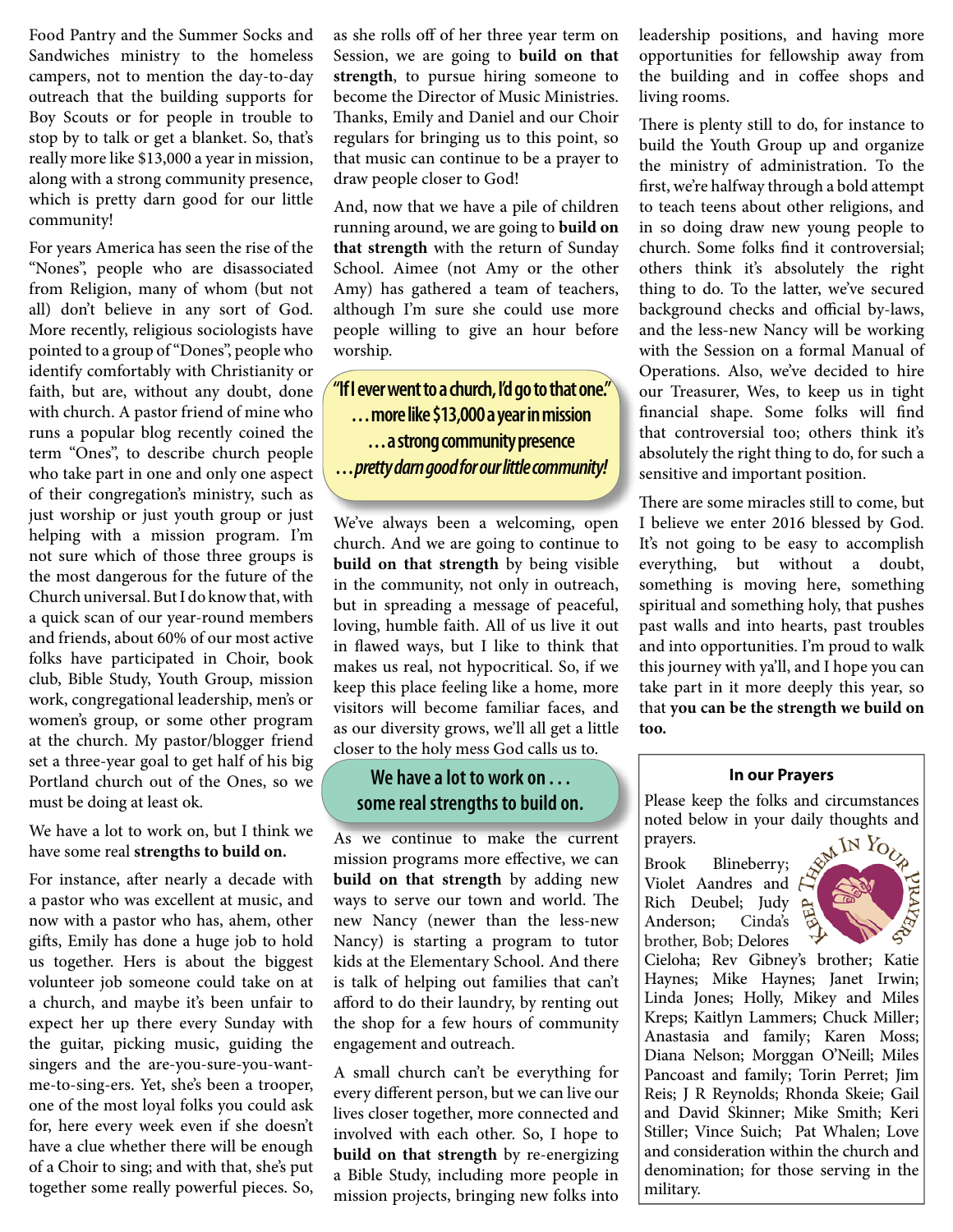## **Corner for Youth**

**CORNER FOR YOU HOUSE CORPORATION** church youth AND a place for our youth to let folks know what's happening, what's needed, your concerns. Let your *VOICE* be heard*!!*

**Youth Group** – We live in a diverse world, and young people could use help understanding some of those differences, especially with regard to faith. At the very least, some inter-religious dialogue can help them become better citizens; and more so, it can help them reflect on what the world means and how they want to engage it spiritually.

NCPC started in October sponsoring a program for teens and pre-teens to



learn about various religious traditions. One Sunday month all young people in town are invited to interact

with local folks who associate with other religions. (We could invite some Boulder faith leaders, but the priority is for our young folks to see and better understand their neighbors.) We have food and games and stories to make it engaging and educational.

Also, one Wednesday a month, our own Youth Group—with any visitors welcome—are invited to come figure out what makes their Christian heritage unique and meaningful.

The next gatherings are 13 Jan 6:30 (What's a Prayer?) and 24 Jan 11:45 (Buddhism).

**Book Club** for adults gets going again in the new year, each Tuesday at 6:30 in the sanctuary. We start with Alister McGrath, *Historical Th eology* (2nd edition). It might be



a little unfair to call this one a 'book club' really more of a 'class', because this will be a walk through the history of Christian theology, touching on the controversies, complications, mysteries, and great ideas, from the first people trying to figure out Jesus, to very contemporary scholars who seem to think they have.

## **Mission**

**FOOD PANTRY** *– Dennis Whalen* The Nederland Food Pantry's distribution of the Holiday Food Boxes and toys was a major success, with more boxes being distributed in 2015 than previous years. In addition Canyon Cares, a sister

organization whom the Food Pantry works closely with, distributed an additional 14 food baskets to Nederland families. Some work is already underway in planning for the 2016 distribution.

This coming Spring and Summer the Food Pantry will be able to

get help with the pantry's gardens from Work Force Boulder County where a part time person funded by Work Force Boulder County will be able to assist with the gardens. This will allow the Food Pantry to expand the gardens, thus providing more fresh, home grown vegetables for those in need.

The Board of Directors of the Nederland Food Pantry is in the process of adopting a policy that does not allow for monetary donations to be limited for specific uses.



In India, Gotama In noticed that harsh n practices, the five prohibitions – pro-p duced transient ex-d *[Continued from page 1]*

periences of ecstasy. He found it better to cultivate the emotions of compassion, joy and gratitude.

As with AA, the disciplines outlined in Armstrong's book must become a part of one's life —in a sense we become or embody compassion. And isn't this, after all, what Christ sought to teach? Following him, as an authentic disciple, is a manner of living and becoming rather than a system of dogma and beliefs.

The ego, Armstrong points out, would rather be right than compassionate. The ego is the hallmark of the "*old brain*," (the one we're using now) governed by powerful forces — the "four Fs" — feeding, fighting, fleeing and, uh, reproduction.

Thus, we are called to evolve *new brains* consciously — brains that operate at a higher frequency — brains that have If people wish to limit their donations it'll simply be requested that the person purchase the items for which they wish to limit their donations, and then donate the items to the Food Pantry. This policy is being adopted because the Food Pantry



exists almost entirely thanks to volunteers, and our volunteers simply don't have the time to go shopping for a specific, limited set of items.

The Clothing Closet continues to have non clothing items, or clothing items that are simply worn out. This results in extra work for the volunteers and

sometimes added costs for the Clothing Closet because they have to pay to have the 'trash' disposed. Please be aware that the Clothing Closet is only able to take and recycle gently used clothing.

Finally, I want to thank everyone who has been able to make a donation to the Nederland Food Pantry in 2015. The Food Pantry is able to continue its work within our community thanks to your kind and generous offerings.

become compassion, joy and gratitude. Contemporary neuroscience demonstrates the plasticity of the brain which the operator can change through focused repetition. Talking about compassion, hoping for it and wishful thinking are of dubious merit. Just as experience trumps belief, courage to practice and become trumps talk and hope.

The challenge is one of change and change is invariably daunting when it's *personal*  and not the other guy's job. This brings up the questions: If not now, when? If not us, who? Isn't it about time — time to change? Look around at the world and where our present level of thinking has taken us.

Einstein is quoted as saying something like this: *the world we have created at our present level of thinking creates problems we cannot solve at the same level of thinking.*

This implies upping the amplitude  $-$  the vibration or frequency of our thoughts and emotions. We might conclude then that rather than a tune up, our brains need to *attune up!* Let the good times roll.